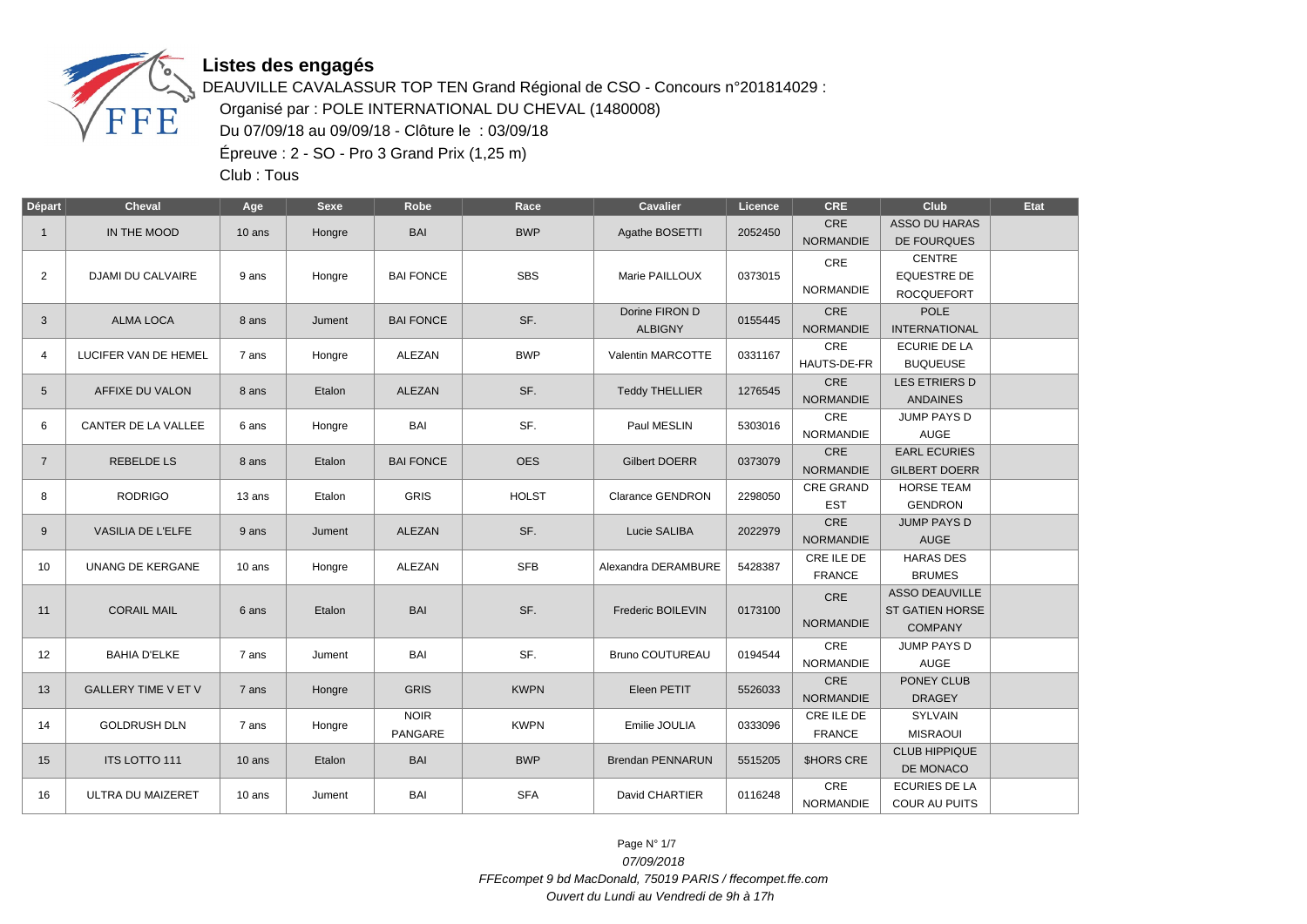

| Départ | Cheval                       | Age      | <b>Sexe</b> | Robe             | Race         | <b>Cavalier</b>         | Licence | <b>CRE</b>              | Club                   | <b>Etat</b> |
|--------|------------------------------|----------|-------------|------------------|--------------|-------------------------|---------|-------------------------|------------------------|-------------|
|        |                              |          |             |                  | SF.          |                         |         | <b>CRE</b>              | <b>JUMP PAYS D</b>     |             |
| 17     | <b>BAXTER DE BREVE</b>       | 7 ans    | Hongre      | <b>ALEZAN</b>    |              | <b>Guillaume LAMARE</b> | 0081491 | <b>NORMANDIE</b>        | <b>AUGE</b>            |             |
| 18     | <b>UPSTAR D'AUREY</b>        | 10 ans   | Jument      | <b>BAI CLAIR</b> | <b>SFB</b>   | Fabien DE ROBILLARD     | 0930790 | CRE<br><b>NORMANDIE</b> | S H DE GACE            |             |
| 19     | UNITED DES MOTTES            | $10$ ans |             | <b>BAI CLAIR</b> | <b>SFB</b>   | Alexandre CAUQUOT       | 2179277 | CRE                     | <b>ECURIES DE LA</b>   |             |
|        |                              |          | Hongre      |                  |              |                         |         | <b>NORMANDIE</b>        | <b>SABLONNIERE</b>     |             |
| 20     | <b>CASSILDA DES CARMILLE</b> | 6 ans    | Jument      | <b>GRIS</b>      | SF.          | Carole MILLE            | 0174745 | CRE                     | <b>POLE</b>            |             |
|        |                              |          |             |                  |              |                         |         | <b>NORMANDIE</b>        | <b>INTERNATIONAL</b>   |             |
| 21     | <b>CARLOTTA</b>              | 8 ans    | Jument      | <b>BAI</b>       | CDE          | <b>Regis BOUGUENNEC</b> | 5590941 | CRE                     | <b>POLE</b>            |             |
|        |                              |          |             |                  |              |                         |         | <b>NORMANDIE</b>        | <b>INTERNATIONAL</b>   |             |
| 22     | <b>BEN DE TEN</b>            | 7 ans    | Hongre      | BAI              | SF.          | Valentin PARIZOT        | 5674731 | CRE                     | <b>SCEA HARAS DES</b>  |             |
|        |                              |          |             |                  |              |                         |         | <b>NORMANDIE</b>        | <b>MURIERS</b>         |             |
| 23     | <b>RUSKAYA SEMILLY</b>       | 13 ans   | Jument      | <b>BAI</b>       | <b>SFA</b>   | Kalya MOUQUET           | 4304405 | CRE<br><b>NORMANDIE</b> | <b>ACSOF</b>           |             |
| 24     | <b>QUAKER DE HUS</b>         | 12 ans   | Etalon      | BAI              | <b>HOLST</b> | Estelle TORDJMAN        | 0082689 | <b>SHORS CRE</b>        | <b>ACSOF</b>           |             |
| 25     | <b>BRETZEL DU MARAIS</b>     | 7 ans    | Hongre      | <b>BAI</b>       | SF.          | Hugo BREUL              | 5875981 | CRE                     | <b>POLE</b>            |             |
|        |                              |          |             |                  |              |                         |         | <b>NORMANDIE</b>        | <b>INTERNATIONAL</b>   |             |
| 26     | <b>CASSINI D'ICK</b>         | 6 ans    | Etalon      | <b>GRIS</b>      | SF.          | <b>Elliot SOUSTER</b>   | 2517450 | CRE                     | HARAS DE L             |             |
|        |                              |          |             |                  |              |                         |         | <b>NORMANDIE</b>        | <b>OISON</b>           |             |
|        | <b>ATHINA LARQUEY</b>        | 8 ans    |             | BAI              | SF.          | Alexa FERRER            |         | CRE                     |                        |             |
| 27     |                              |          | Jument      |                  |              |                         | 1312566 | <b>AUVERGNE-R</b>       | <b>ECURIE VAN DYCK</b> |             |
|        |                              |          |             |                  |              |                         |         | HONE-ALPES              |                        |             |
|        |                              |          |             | ALEZAN           | SF.          | Julie DEMARQUILLY       |         | CRE                     | <b>ECURIES DE LA</b>   |             |
| 28     | <b>BOTLAND D'AMOUR</b>       | 7 ans    | Hongre      |                  |              |                         | 1464461 | HAUTS-DE-FR             | PEUPLERAIE             |             |
|        |                              |          |             |                  |              |                         |         | CRE                     | <b>HARAS DU BEC</b>    |             |
| 29     | <b>BRICABRAC DES CABANES</b> | 7 ans    | Hongre      | <b>BAI</b>       | SF.          | Benjamin BARBOT         | 5504423 | <b>NORMANDIE</b>        | <b>HELLOUIN</b>        |             |
|        |                              |          |             | <b>NOIR</b>      |              |                         |         | CRE                     | JUMP PAYS D            |             |
| 30     | BY NIGHT DE LA ROQUE         | 7 ans    | Jument      | PANGARE          | SF.          | David JOBERTIE          | 0099783 | <b>NORMANDIE</b>        | <b>AUGE</b>            |             |
| 31     | BEAUTY DE L'EPINETTE         | 7 ans    | Jument      | <b>BAI</b>       | SF.          | Christophe ESCANDE      | 0099697 | CRE                     | <b>ECURIE ESCANDE</b>  |             |
|        |                              |          |             |                  |              |                         |         | <b>NORMANDIE</b>        |                        |             |
| 32     | VASCO DE TALMA               | 9 ans    | Etalon      | ALEZAN           | SF.          | Joel CHARTON            | 0172861 | CRE ILE DE              | <b>ACSOF</b>           |             |
|        |                              |          |             | <b>BRULE</b>     |              |                         |         | <b>FRANCE</b>           |                        |             |
| 33     | ANECDOTE DE LA ROQUE         | 8 ans    | Jument      | BAI              | SF.          | Adeline HECART          | 1378728 | CRE ILE DE              | C E DE VIARMES         |             |
|        |                              |          |             |                  |              |                         |         | <b>FRANCE</b>           |                        |             |
|        |                              |          |             |                  |              |                         |         | CRE                     | <b>CENTRE</b>          |             |
| 34     | <b>GRAVINA VD DONKHOEVE</b>  | 12 ans   | Jument      | <b>ALEZAN</b>    | <b>BWP</b>   | Marie PAILLOUX          | 0373015 |                         | <b>EQUESTRE DE</b>     |             |
|        |                              |          |             |                  |              |                         |         | <b>NORMANDIE</b>        | <b>ROCQUEFORT</b>      |             |

Page N° 2/7 07/09/2018 FFEcompet 9 bd MacDonald, 75019 PARIS / ffecompet.ffe.com Ouvert du Lundi au Vendredi de 9h à 17h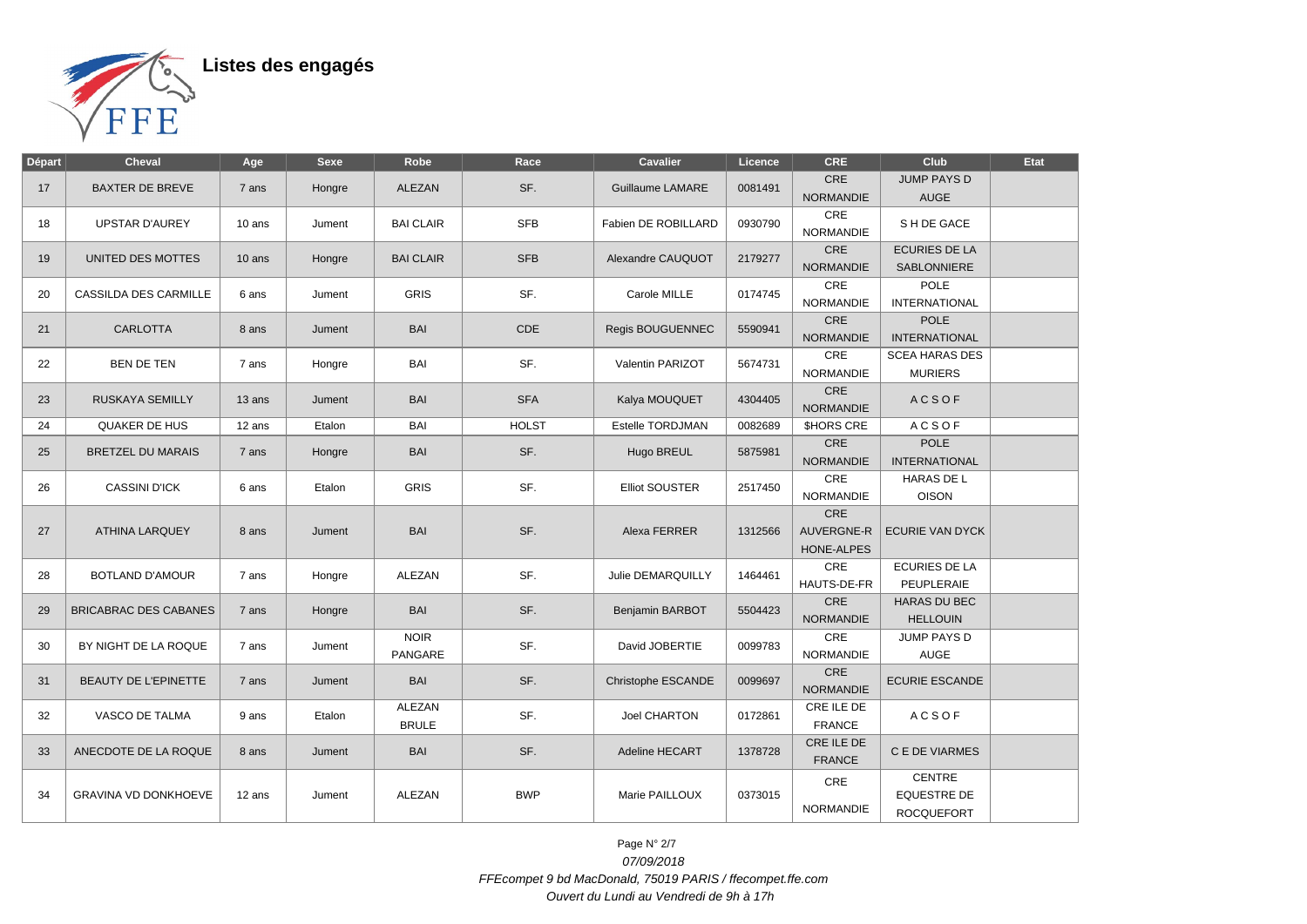

| <b>POLE</b><br>Dorine FIRON D<br><b>CRE</b><br>SF.<br>UNECUME D'EGLEFIN<br><b>BAI</b><br>0155445<br>35<br>10 ans<br>Jument<br><b>NORMANDIE</b><br><b>INTERNATIONAL</b><br><b>ALBIGNY</b><br>CRE<br>ECURIE DE LA<br>ALEZAN<br><b>BALOU BOY TM</b><br><b>HAN</b><br>Valentin MARCOTTE<br>0331167<br>36<br>13 ans<br>Etalon<br><b>FONCE</b><br><b>BUQUEUSE</b><br>HAUTS-DE-FR<br>CRE<br>LES ETRIERS D<br>SF.<br><b>CEMOI DU VERRON</b><br>Etalon<br>ALEZAN<br><b>Teddy THELLIER</b><br>1276545<br>37<br>6 ans<br><b>NORMANDIE</b><br><b>ANDAINES</b><br>CRE<br>JUMP PAYS D<br>SF.<br>BAI<br>Paul MESLIN<br>5303016<br>38<br><b>ASTUS DU PARC</b><br>8 ans<br>Jument<br>NORMANDIE<br><b>AUGE</b><br>CRE<br><b>EARL ECURIES</b><br><b>BAI</b><br>SF.<br><b>BASTET D'ORION</b><br><b>Gilbert DOERR</b><br>0373079<br>39<br>7 ans<br>Jument<br><b>NORMANDIE</b><br><b>GILBERT DOERR</b><br><b>CRE GRAND</b><br><b>HORSE TEAM</b><br><b>SFA</b><br>SIRYUS DE BAVOZ<br>Etalon<br><b>BAI</b><br><b>Clarance GENDRON</b><br>2298050<br>40<br>12 ans<br><b>EST</b><br><b>GENDRON</b><br><b>CRE</b><br><b>JUMP PAYS D</b><br><b>BAI</b><br>Z<br><b>QUADRILLE DE NUITZ</b><br>Lucie SALIBA<br>2022979<br>41<br>8 ans<br>Jument<br><b>NORMANDIE</b><br><b>AUGE</b><br><b>HARAS DES</b><br>CRE ILE DE<br>SF.<br>42<br>CHRISCA DE THURIN<br>ALEZAN<br>5428387<br>6 ans<br>Jument<br>Alexandra DERAMBURE<br><b>FRANCE</b><br><b>BRUMES</b><br><b>ASSO DEAUVILLE</b><br>CRE<br>SF.<br>ARQANA DU TILLARD<br><b>BAI</b><br>Frederic BOILEVIN<br><b>ST GATIEN HORSE</b><br>43<br>0173100<br>8 ans<br>Jument<br><b>NORMANDIE</b><br><b>COMPANY</b><br><b>NOIR</b><br>CRE<br>JUMP PAYS D<br><b>SF</b><br><b>BAKANA DE BEAUFOUR</b><br><b>Bruno COUTUREAU</b><br>0194544<br>44<br>7 ans<br>Jument<br><b>AUGE</b><br><b>PANGARE</b><br>NORMANDIE<br><b>CRE</b><br>PONEY CLUB<br>SF.<br>ALEZAN<br>Eleen PETIT<br>5526033<br>45<br><b>BASTILLE DE NUIT</b><br>7 ans<br>Jument<br><b>NORMANDIE</b><br><b>DRAGEY</b><br>CRE ILE DE<br>SYLVAIN<br>SF.<br><b>BARAKA LOUVO</b><br><b>BAI FONCE</b><br>Emilie JOULIA<br>0333096<br>46<br>7 ans<br>Jument<br><b>FRANCE</b><br><b>MISRAOUI</b><br>CRE<br><b>HARAS SAINT</b><br><b>DORET</b><br><b>BAI</b><br><b>KWPN</b><br>47<br>Alexis BONNARD<br>5897403<br>10 ans<br>Jument<br><b>NORMANDIE</b><br><b>LEGER</b><br>CRE<br><b>OPTIQUE</b><br><b>BAI</b><br><b>SFB</b><br>48<br>Emilie PAILLOT<br>4648977<br><b>SNC GHELFI</b><br>16 ans<br>Jument<br>NORMANDIE<br><b>CRE</b><br><b>POLE</b><br>SF.<br><b>BIRDY DE BEAUFOUR</b><br><b>BAI</b><br>Solenne LEVALLOIS<br>2898512<br>49<br>Etalon<br>7 ans<br><b>NORMANDIE</b><br><b>INTERNATIONAL</b><br>CRE<br>POLE<br>SF.<br>ALTO DE TALMA<br><b>BAI FONCE</b><br>Etalon<br>Hugo BREUL<br>5875981<br>50<br>8 ans<br>NORMANDIE<br><b>INTERNATIONAL</b><br>CRE<br><b>HARAS DE L</b><br>SF.<br><b>BAI</b><br><b>COOL GIRL D'ICK</b><br><b>Elliot SOUSTER</b><br>2517450<br>51<br>6 ans<br>Jument | Départ | <b>Cheval</b> | Age | <b>Sexe</b> | Robe | Race | Cavalier | Licence | <b>CRE</b>       | <b>Club</b>  | Etat |
|------------------------------------------------------------------------------------------------------------------------------------------------------------------------------------------------------------------------------------------------------------------------------------------------------------------------------------------------------------------------------------------------------------------------------------------------------------------------------------------------------------------------------------------------------------------------------------------------------------------------------------------------------------------------------------------------------------------------------------------------------------------------------------------------------------------------------------------------------------------------------------------------------------------------------------------------------------------------------------------------------------------------------------------------------------------------------------------------------------------------------------------------------------------------------------------------------------------------------------------------------------------------------------------------------------------------------------------------------------------------------------------------------------------------------------------------------------------------------------------------------------------------------------------------------------------------------------------------------------------------------------------------------------------------------------------------------------------------------------------------------------------------------------------------------------------------------------------------------------------------------------------------------------------------------------------------------------------------------------------------------------------------------------------------------------------------------------------------------------------------------------------------------------------------------------------------------------------------------------------------------------------------------------------------------------------------------------------------------------------------------------------------------------------------------------------------------------------------------------------------------------------------------------------------------------------------------------------------------------------------------------------------------------------------------------------------------------------------------------------------------------------------------------------------------------------------------------------------------------------------------------------------------------------------------------------------------------|--------|---------------|-----|-------------|------|------|----------|---------|------------------|--------------|------|
|                                                                                                                                                                                                                                                                                                                                                                                                                                                                                                                                                                                                                                                                                                                                                                                                                                                                                                                                                                                                                                                                                                                                                                                                                                                                                                                                                                                                                                                                                                                                                                                                                                                                                                                                                                                                                                                                                                                                                                                                                                                                                                                                                                                                                                                                                                                                                                                                                                                                                                                                                                                                                                                                                                                                                                                                                                                                                                                                                            |        |               |     |             |      |      |          |         |                  |              |      |
|                                                                                                                                                                                                                                                                                                                                                                                                                                                                                                                                                                                                                                                                                                                                                                                                                                                                                                                                                                                                                                                                                                                                                                                                                                                                                                                                                                                                                                                                                                                                                                                                                                                                                                                                                                                                                                                                                                                                                                                                                                                                                                                                                                                                                                                                                                                                                                                                                                                                                                                                                                                                                                                                                                                                                                                                                                                                                                                                                            |        |               |     |             |      |      |          |         |                  |              |      |
|                                                                                                                                                                                                                                                                                                                                                                                                                                                                                                                                                                                                                                                                                                                                                                                                                                                                                                                                                                                                                                                                                                                                                                                                                                                                                                                                                                                                                                                                                                                                                                                                                                                                                                                                                                                                                                                                                                                                                                                                                                                                                                                                                                                                                                                                                                                                                                                                                                                                                                                                                                                                                                                                                                                                                                                                                                                                                                                                                            |        |               |     |             |      |      |          |         |                  |              |      |
|                                                                                                                                                                                                                                                                                                                                                                                                                                                                                                                                                                                                                                                                                                                                                                                                                                                                                                                                                                                                                                                                                                                                                                                                                                                                                                                                                                                                                                                                                                                                                                                                                                                                                                                                                                                                                                                                                                                                                                                                                                                                                                                                                                                                                                                                                                                                                                                                                                                                                                                                                                                                                                                                                                                                                                                                                                                                                                                                                            |        |               |     |             |      |      |          |         |                  |              |      |
|                                                                                                                                                                                                                                                                                                                                                                                                                                                                                                                                                                                                                                                                                                                                                                                                                                                                                                                                                                                                                                                                                                                                                                                                                                                                                                                                                                                                                                                                                                                                                                                                                                                                                                                                                                                                                                                                                                                                                                                                                                                                                                                                                                                                                                                                                                                                                                                                                                                                                                                                                                                                                                                                                                                                                                                                                                                                                                                                                            |        |               |     |             |      |      |          |         |                  |              |      |
|                                                                                                                                                                                                                                                                                                                                                                                                                                                                                                                                                                                                                                                                                                                                                                                                                                                                                                                                                                                                                                                                                                                                                                                                                                                                                                                                                                                                                                                                                                                                                                                                                                                                                                                                                                                                                                                                                                                                                                                                                                                                                                                                                                                                                                                                                                                                                                                                                                                                                                                                                                                                                                                                                                                                                                                                                                                                                                                                                            |        |               |     |             |      |      |          |         |                  |              |      |
|                                                                                                                                                                                                                                                                                                                                                                                                                                                                                                                                                                                                                                                                                                                                                                                                                                                                                                                                                                                                                                                                                                                                                                                                                                                                                                                                                                                                                                                                                                                                                                                                                                                                                                                                                                                                                                                                                                                                                                                                                                                                                                                                                                                                                                                                                                                                                                                                                                                                                                                                                                                                                                                                                                                                                                                                                                                                                                                                                            |        |               |     |             |      |      |          |         |                  |              |      |
|                                                                                                                                                                                                                                                                                                                                                                                                                                                                                                                                                                                                                                                                                                                                                                                                                                                                                                                                                                                                                                                                                                                                                                                                                                                                                                                                                                                                                                                                                                                                                                                                                                                                                                                                                                                                                                                                                                                                                                                                                                                                                                                                                                                                                                                                                                                                                                                                                                                                                                                                                                                                                                                                                                                                                                                                                                                                                                                                                            |        |               |     |             |      |      |          |         |                  |              |      |
|                                                                                                                                                                                                                                                                                                                                                                                                                                                                                                                                                                                                                                                                                                                                                                                                                                                                                                                                                                                                                                                                                                                                                                                                                                                                                                                                                                                                                                                                                                                                                                                                                                                                                                                                                                                                                                                                                                                                                                                                                                                                                                                                                                                                                                                                                                                                                                                                                                                                                                                                                                                                                                                                                                                                                                                                                                                                                                                                                            |        |               |     |             |      |      |          |         |                  |              |      |
|                                                                                                                                                                                                                                                                                                                                                                                                                                                                                                                                                                                                                                                                                                                                                                                                                                                                                                                                                                                                                                                                                                                                                                                                                                                                                                                                                                                                                                                                                                                                                                                                                                                                                                                                                                                                                                                                                                                                                                                                                                                                                                                                                                                                                                                                                                                                                                                                                                                                                                                                                                                                                                                                                                                                                                                                                                                                                                                                                            |        |               |     |             |      |      |          |         |                  |              |      |
|                                                                                                                                                                                                                                                                                                                                                                                                                                                                                                                                                                                                                                                                                                                                                                                                                                                                                                                                                                                                                                                                                                                                                                                                                                                                                                                                                                                                                                                                                                                                                                                                                                                                                                                                                                                                                                                                                                                                                                                                                                                                                                                                                                                                                                                                                                                                                                                                                                                                                                                                                                                                                                                                                                                                                                                                                                                                                                                                                            |        |               |     |             |      |      |          |         |                  |              |      |
|                                                                                                                                                                                                                                                                                                                                                                                                                                                                                                                                                                                                                                                                                                                                                                                                                                                                                                                                                                                                                                                                                                                                                                                                                                                                                                                                                                                                                                                                                                                                                                                                                                                                                                                                                                                                                                                                                                                                                                                                                                                                                                                                                                                                                                                                                                                                                                                                                                                                                                                                                                                                                                                                                                                                                                                                                                                                                                                                                            |        |               |     |             |      |      |          |         |                  |              |      |
|                                                                                                                                                                                                                                                                                                                                                                                                                                                                                                                                                                                                                                                                                                                                                                                                                                                                                                                                                                                                                                                                                                                                                                                                                                                                                                                                                                                                                                                                                                                                                                                                                                                                                                                                                                                                                                                                                                                                                                                                                                                                                                                                                                                                                                                                                                                                                                                                                                                                                                                                                                                                                                                                                                                                                                                                                                                                                                                                                            |        |               |     |             |      |      |          |         |                  |              |      |
|                                                                                                                                                                                                                                                                                                                                                                                                                                                                                                                                                                                                                                                                                                                                                                                                                                                                                                                                                                                                                                                                                                                                                                                                                                                                                                                                                                                                                                                                                                                                                                                                                                                                                                                                                                                                                                                                                                                                                                                                                                                                                                                                                                                                                                                                                                                                                                                                                                                                                                                                                                                                                                                                                                                                                                                                                                                                                                                                                            |        |               |     |             |      |      |          |         |                  |              |      |
|                                                                                                                                                                                                                                                                                                                                                                                                                                                                                                                                                                                                                                                                                                                                                                                                                                                                                                                                                                                                                                                                                                                                                                                                                                                                                                                                                                                                                                                                                                                                                                                                                                                                                                                                                                                                                                                                                                                                                                                                                                                                                                                                                                                                                                                                                                                                                                                                                                                                                                                                                                                                                                                                                                                                                                                                                                                                                                                                                            |        |               |     |             |      |      |          |         |                  |              |      |
|                                                                                                                                                                                                                                                                                                                                                                                                                                                                                                                                                                                                                                                                                                                                                                                                                                                                                                                                                                                                                                                                                                                                                                                                                                                                                                                                                                                                                                                                                                                                                                                                                                                                                                                                                                                                                                                                                                                                                                                                                                                                                                                                                                                                                                                                                                                                                                                                                                                                                                                                                                                                                                                                                                                                                                                                                                                                                                                                                            |        |               |     |             |      |      |          |         |                  |              |      |
|                                                                                                                                                                                                                                                                                                                                                                                                                                                                                                                                                                                                                                                                                                                                                                                                                                                                                                                                                                                                                                                                                                                                                                                                                                                                                                                                                                                                                                                                                                                                                                                                                                                                                                                                                                                                                                                                                                                                                                                                                                                                                                                                                                                                                                                                                                                                                                                                                                                                                                                                                                                                                                                                                                                                                                                                                                                                                                                                                            |        |               |     |             |      |      |          |         |                  |              |      |
|                                                                                                                                                                                                                                                                                                                                                                                                                                                                                                                                                                                                                                                                                                                                                                                                                                                                                                                                                                                                                                                                                                                                                                                                                                                                                                                                                                                                                                                                                                                                                                                                                                                                                                                                                                                                                                                                                                                                                                                                                                                                                                                                                                                                                                                                                                                                                                                                                                                                                                                                                                                                                                                                                                                                                                                                                                                                                                                                                            |        |               |     |             |      |      |          |         |                  |              |      |
|                                                                                                                                                                                                                                                                                                                                                                                                                                                                                                                                                                                                                                                                                                                                                                                                                                                                                                                                                                                                                                                                                                                                                                                                                                                                                                                                                                                                                                                                                                                                                                                                                                                                                                                                                                                                                                                                                                                                                                                                                                                                                                                                                                                                                                                                                                                                                                                                                                                                                                                                                                                                                                                                                                                                                                                                                                                                                                                                                            |        |               |     |             |      |      |          |         |                  |              |      |
|                                                                                                                                                                                                                                                                                                                                                                                                                                                                                                                                                                                                                                                                                                                                                                                                                                                                                                                                                                                                                                                                                                                                                                                                                                                                                                                                                                                                                                                                                                                                                                                                                                                                                                                                                                                                                                                                                                                                                                                                                                                                                                                                                                                                                                                                                                                                                                                                                                                                                                                                                                                                                                                                                                                                                                                                                                                                                                                                                            |        |               |     |             |      |      |          |         |                  |              |      |
|                                                                                                                                                                                                                                                                                                                                                                                                                                                                                                                                                                                                                                                                                                                                                                                                                                                                                                                                                                                                                                                                                                                                                                                                                                                                                                                                                                                                                                                                                                                                                                                                                                                                                                                                                                                                                                                                                                                                                                                                                                                                                                                                                                                                                                                                                                                                                                                                                                                                                                                                                                                                                                                                                                                                                                                                                                                                                                                                                            |        |               |     |             |      |      |          |         |                  |              |      |
|                                                                                                                                                                                                                                                                                                                                                                                                                                                                                                                                                                                                                                                                                                                                                                                                                                                                                                                                                                                                                                                                                                                                                                                                                                                                                                                                                                                                                                                                                                                                                                                                                                                                                                                                                                                                                                                                                                                                                                                                                                                                                                                                                                                                                                                                                                                                                                                                                                                                                                                                                                                                                                                                                                                                                                                                                                                                                                                                                            |        |               |     |             |      |      |          |         |                  |              |      |
|                                                                                                                                                                                                                                                                                                                                                                                                                                                                                                                                                                                                                                                                                                                                                                                                                                                                                                                                                                                                                                                                                                                                                                                                                                                                                                                                                                                                                                                                                                                                                                                                                                                                                                                                                                                                                                                                                                                                                                                                                                                                                                                                                                                                                                                                                                                                                                                                                                                                                                                                                                                                                                                                                                                                                                                                                                                                                                                                                            |        |               |     |             |      |      |          |         |                  |              |      |
|                                                                                                                                                                                                                                                                                                                                                                                                                                                                                                                                                                                                                                                                                                                                                                                                                                                                                                                                                                                                                                                                                                                                                                                                                                                                                                                                                                                                                                                                                                                                                                                                                                                                                                                                                                                                                                                                                                                                                                                                                                                                                                                                                                                                                                                                                                                                                                                                                                                                                                                                                                                                                                                                                                                                                                                                                                                                                                                                                            |        |               |     |             |      |      |          |         |                  |              |      |
|                                                                                                                                                                                                                                                                                                                                                                                                                                                                                                                                                                                                                                                                                                                                                                                                                                                                                                                                                                                                                                                                                                                                                                                                                                                                                                                                                                                                                                                                                                                                                                                                                                                                                                                                                                                                                                                                                                                                                                                                                                                                                                                                                                                                                                                                                                                                                                                                                                                                                                                                                                                                                                                                                                                                                                                                                                                                                                                                                            |        |               |     |             |      |      |          |         |                  |              |      |
|                                                                                                                                                                                                                                                                                                                                                                                                                                                                                                                                                                                                                                                                                                                                                                                                                                                                                                                                                                                                                                                                                                                                                                                                                                                                                                                                                                                                                                                                                                                                                                                                                                                                                                                                                                                                                                                                                                                                                                                                                                                                                                                                                                                                                                                                                                                                                                                                                                                                                                                                                                                                                                                                                                                                                                                                                                                                                                                                                            |        |               |     |             |      |      |          |         |                  |              |      |
|                                                                                                                                                                                                                                                                                                                                                                                                                                                                                                                                                                                                                                                                                                                                                                                                                                                                                                                                                                                                                                                                                                                                                                                                                                                                                                                                                                                                                                                                                                                                                                                                                                                                                                                                                                                                                                                                                                                                                                                                                                                                                                                                                                                                                                                                                                                                                                                                                                                                                                                                                                                                                                                                                                                                                                                                                                                                                                                                                            |        |               |     |             |      |      |          |         |                  |              |      |
|                                                                                                                                                                                                                                                                                                                                                                                                                                                                                                                                                                                                                                                                                                                                                                                                                                                                                                                                                                                                                                                                                                                                                                                                                                                                                                                                                                                                                                                                                                                                                                                                                                                                                                                                                                                                                                                                                                                                                                                                                                                                                                                                                                                                                                                                                                                                                                                                                                                                                                                                                                                                                                                                                                                                                                                                                                                                                                                                                            |        |               |     |             |      |      |          |         |                  |              |      |
|                                                                                                                                                                                                                                                                                                                                                                                                                                                                                                                                                                                                                                                                                                                                                                                                                                                                                                                                                                                                                                                                                                                                                                                                                                                                                                                                                                                                                                                                                                                                                                                                                                                                                                                                                                                                                                                                                                                                                                                                                                                                                                                                                                                                                                                                                                                                                                                                                                                                                                                                                                                                                                                                                                                                                                                                                                                                                                                                                            |        |               |     |             |      |      |          |         |                  |              |      |
|                                                                                                                                                                                                                                                                                                                                                                                                                                                                                                                                                                                                                                                                                                                                                                                                                                                                                                                                                                                                                                                                                                                                                                                                                                                                                                                                                                                                                                                                                                                                                                                                                                                                                                                                                                                                                                                                                                                                                                                                                                                                                                                                                                                                                                                                                                                                                                                                                                                                                                                                                                                                                                                                                                                                                                                                                                                                                                                                                            |        |               |     |             |      |      |          |         |                  |              |      |
|                                                                                                                                                                                                                                                                                                                                                                                                                                                                                                                                                                                                                                                                                                                                                                                                                                                                                                                                                                                                                                                                                                                                                                                                                                                                                                                                                                                                                                                                                                                                                                                                                                                                                                                                                                                                                                                                                                                                                                                                                                                                                                                                                                                                                                                                                                                                                                                                                                                                                                                                                                                                                                                                                                                                                                                                                                                                                                                                                            |        |               |     |             |      |      |          |         |                  |              |      |
|                                                                                                                                                                                                                                                                                                                                                                                                                                                                                                                                                                                                                                                                                                                                                                                                                                                                                                                                                                                                                                                                                                                                                                                                                                                                                                                                                                                                                                                                                                                                                                                                                                                                                                                                                                                                                                                                                                                                                                                                                                                                                                                                                                                                                                                                                                                                                                                                                                                                                                                                                                                                                                                                                                                                                                                                                                                                                                                                                            |        |               |     |             |      |      |          |         |                  |              |      |
|                                                                                                                                                                                                                                                                                                                                                                                                                                                                                                                                                                                                                                                                                                                                                                                                                                                                                                                                                                                                                                                                                                                                                                                                                                                                                                                                                                                                                                                                                                                                                                                                                                                                                                                                                                                                                                                                                                                                                                                                                                                                                                                                                                                                                                                                                                                                                                                                                                                                                                                                                                                                                                                                                                                                                                                                                                                                                                                                                            |        |               |     |             |      |      |          |         |                  |              |      |
|                                                                                                                                                                                                                                                                                                                                                                                                                                                                                                                                                                                                                                                                                                                                                                                                                                                                                                                                                                                                                                                                                                                                                                                                                                                                                                                                                                                                                                                                                                                                                                                                                                                                                                                                                                                                                                                                                                                                                                                                                                                                                                                                                                                                                                                                                                                                                                                                                                                                                                                                                                                                                                                                                                                                                                                                                                                                                                                                                            |        |               |     |             |      |      |          |         |                  |              |      |
|                                                                                                                                                                                                                                                                                                                                                                                                                                                                                                                                                                                                                                                                                                                                                                                                                                                                                                                                                                                                                                                                                                                                                                                                                                                                                                                                                                                                                                                                                                                                                                                                                                                                                                                                                                                                                                                                                                                                                                                                                                                                                                                                                                                                                                                                                                                                                                                                                                                                                                                                                                                                                                                                                                                                                                                                                                                                                                                                                            |        |               |     |             |      |      |          |         | <b>NORMANDIE</b> | <b>OISON</b> |      |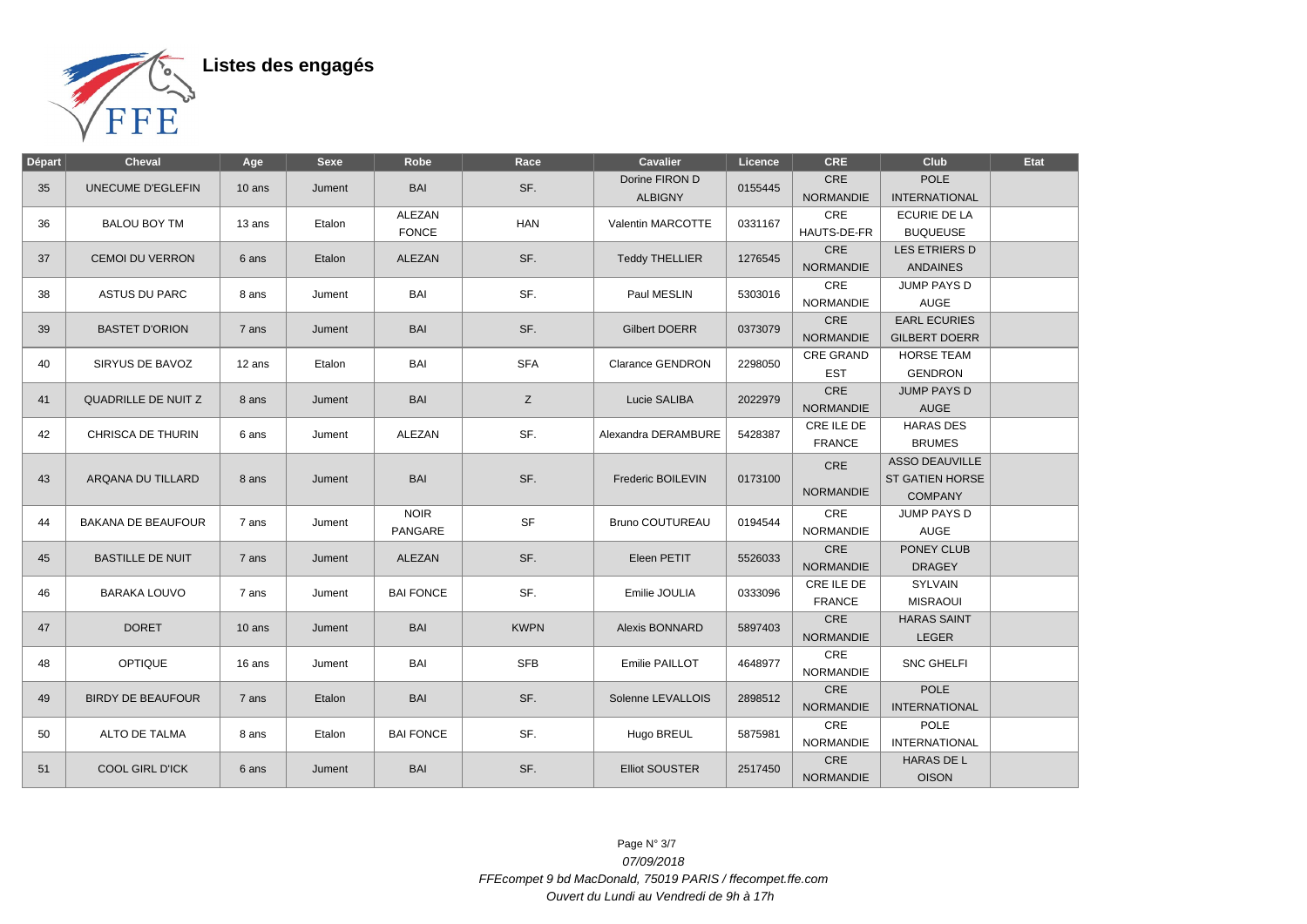

| <b>Départ</b> | <b>Cheval</b>                      | Age    | <b>Sexe</b> | Robe                          | Race         | <b>Cavalier</b>                          | Licence | <b>CRE</b>                                           | Club                                        | Etat    |
|---------------|------------------------------------|--------|-------------|-------------------------------|--------------|------------------------------------------|---------|------------------------------------------------------|---------------------------------------------|---------|
| 52            | <b>TROIKA DENFER</b>               | 11 ans | Jument      | <b>GRIS</b>                   | <b>HOLST</b> | Alexa FERRER                             | 1312566 | <b>CRE</b><br><b>AUVERGNE-R</b><br><b>HONE-ALPES</b> | <b>ECURIE VAN DYCK</b>                      |         |
| 53            | AMOUR D'UN JOUR                    | 8 ans  | Hongre      | BAI                           | SF.          | Julie DEMARQUILLY                        | 1464461 | CRE<br>HAUTS-DE-FR                                   | <b>ECURIES DE LA</b><br>PEUPLERAIE          |         |
| 54            | AMARETTO DU SURGEON                | 8 ans  | Etalon      | <b>GRIS</b>                   | SF.          | Benjamin BARBOT                          | 5504423 | CRE<br><b>NORMANDIE</b>                              | <b>HARAS DU BEC</b><br><b>HELLOUIN</b>      |         |
| 55            | BALZANE DE LA ROQUE                | 7 ans  | Jument      | ALEZAN                        | SF.          | David JOBERTIE                           | 0099783 | CRE<br><b>NORMANDIE</b>                              | JUMP PAYS D<br><b>AUGE</b>                  |         |
| 56            | <b>TASMANIA CHAMPBLANC</b>         | 7 ans  | Jument      | <b>BAI</b>                    | <b>HOLST</b> | Christophe ESCANDE                       | 0099697 | CRE<br><b>NORMANDIE</b>                              | <b>ECURIE ESCANDE</b>                       |         |
| 57            | <b>ULTRA SPEED</b>                 | 10 ans | Hongre      | <b>BAI FONCE</b>              | <b>SFB</b>   | <b>Joel CHARTON</b>                      | 0172861 | CRE ILE DE<br><b>FRANCE</b>                          | <b>ACSOF</b>                                |         |
| 58            | <b>BABAR DE LA ROQUE</b>           | 7 ans  | Hongre      | <b>BAI</b>                    | SF.          | <b>Adeline HECART</b>                    | 1378728 | CRE ILE DE<br><b>FRANCE</b>                          | C E DE VIARMES                              |         |
| 59            | AUSTRALIA DU REEL                  | 8 ans  | Jument      | <b>NOIR</b><br><b>PANGARE</b> | SF.          | Elodie JOULIA                            | 0333097 | CRE<br><b>NORMANDIE</b>                              | <b>EARL ECURIES</b><br><b>GILBERT DOERR</b> |         |
| 60            | <b>VISTAPRINT</b>                  | 9 ans  | Hongre      | <b>GRIS</b>                   | SF.          | <b>Patrick CARRE</b><br><b>PISTOLLET</b> | 0048361 | CRE<br><b>NORMANDIE</b>                              | PONEY CLUB DU<br><b>NIAVARAN</b>            |         |
| 61            | <b>AEROLUS SOW</b>                 | 13 ans | Hongre      | BAI                           | <b>KWPN</b>  | Philippe RANSON                          | 3765773 | CRE<br><b>NORMANDIE</b>                              | POLE<br><b>INTERNATIONAL</b>                | Forfait |
| 62            | <b>NIAGARA</b>                     | 7 ans  | Jument      | <b>BAI</b>                    | <b>OLD</b>   | <b>Gaspard TAVERNE</b>                   | 5479873 | CRE<br>NORMANDIE                                     | <b>JUMP PAYS D</b><br>AUGE                  |         |
| 63            | <b>ASET D'OUILLY</b>               | 8 ans  | Jument      | <b>GRIS</b>                   | SF.          | Felicie BERTRAND                         | 0619705 | CRE<br><b>NORMANDIE</b>                              | POLE<br><b>INTERNATIONAL</b>                |         |
| 64            | CAN I D'ORPHEE                     | 6 ans  | Jument      | <b>ALEZAN</b>                 | SF.          | Jeroen ZWARTJES                          | 0099779 | CRE<br><b>NORMANDIE</b>                              | E F E HARAS DES<br><b>BOULAIES</b>          |         |
| 65            | NO WAY VAN<br><b>BERKENBROEK Z</b> | 7 ans  | Etalon      | BAI                           | <b>OES</b>   | Charlotte SPAAS<br><b>LEVALLOIS</b>      | 3065073 | CRE<br><b>NORMANDIE</b>                              | JUMP PAYS D<br><b>AUGE</b>                  |         |
| 66            | AMAZONE DU TILLARD                 | 8 ans  | Jument      | <b>BAI</b>                    | SF.          | <b>Bernardo MOURA</b>                    | 4547641 | CRE<br><b>NORMANDIE</b>                              | <b>POLE</b><br><b>INTERNATIONAL</b>         |         |
| 67            | <b>BEST DE LAUNAY</b>              | 7 ans  | Hongre      | ALEZAN                        | SF.          | Alexandre DEPAGNE                        | 1227044 | CRE<br><b>BRETAGNE</b>                               | <b>ECURIE DU</b><br><b>STANGALA</b>         |         |
| 68            | FOLLINA VAN TER HULST              | 13 ans | Jument      | <b>BAI</b>                    | <b>BWP</b>   | Marie DIVERRES                           | 2792336 | CRE<br><b>NORMANDIE</b>                              | POLE<br><b>INTERNATIONAL</b>                |         |
| 69            | <b>LADY LOREEN</b>                 | 9 ans  | Jument      | <b>GRIS</b>                   | <b>WESTF</b> | Eugenie VOLKER                           | 2476227 | CRE<br><b>NORMANDIE</b>                              | <b>POLE</b><br><b>INTERNATIONAL</b>         |         |

Page N° 4/7 07/09/2018 FFEcompet 9 bd MacDonald, 75019 PARIS / ffecompet.ffe.com Ouvert du Lundi au Vendredi de 9h à 17h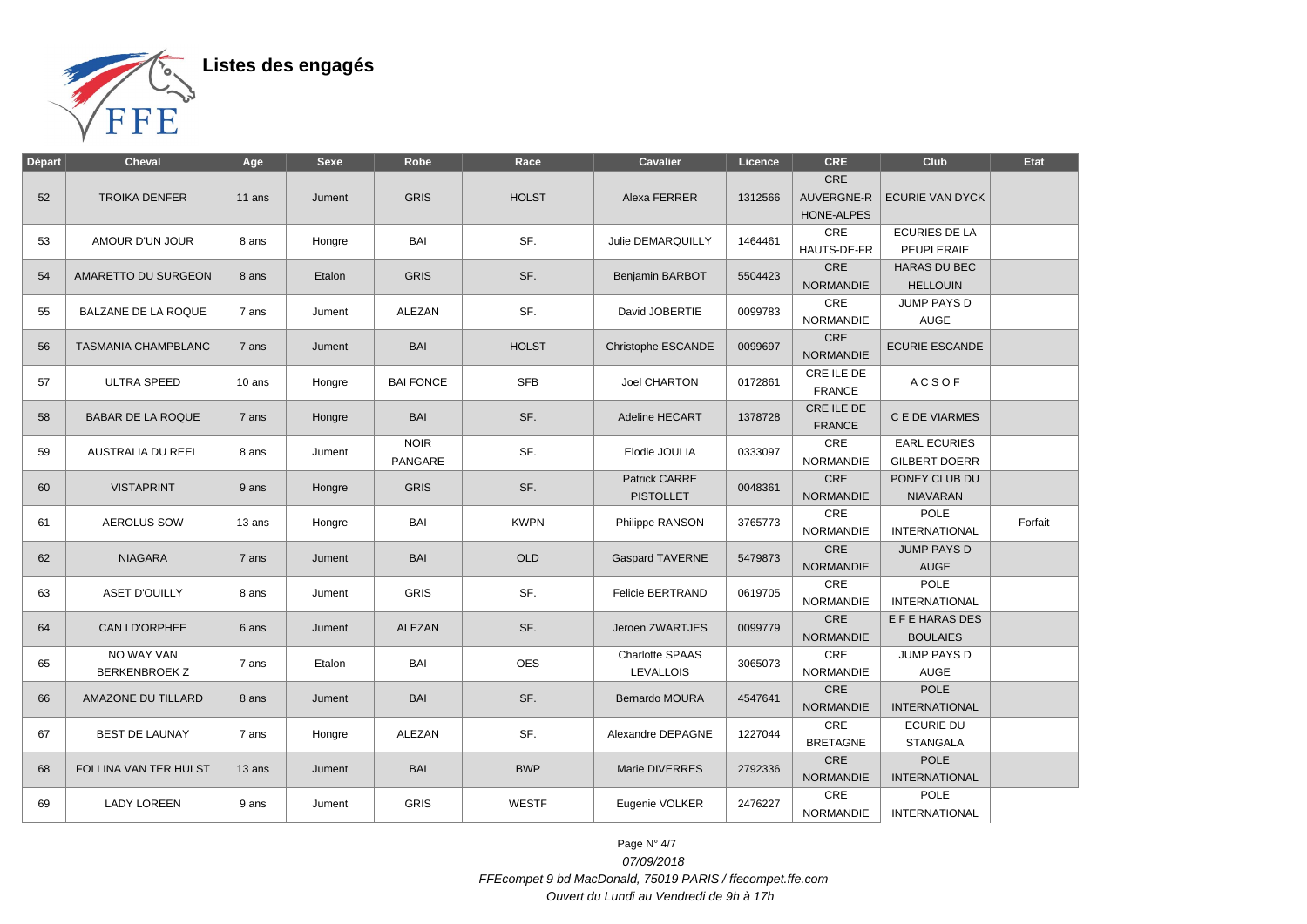

DU CHEVAL

Page N° 5/7 07/09/2018 FFEcompet 9 bd MacDonald, 75019 PARIS / ffecompet.ffe.com Ouvert du Lundi au Vendredi de 9h à 17h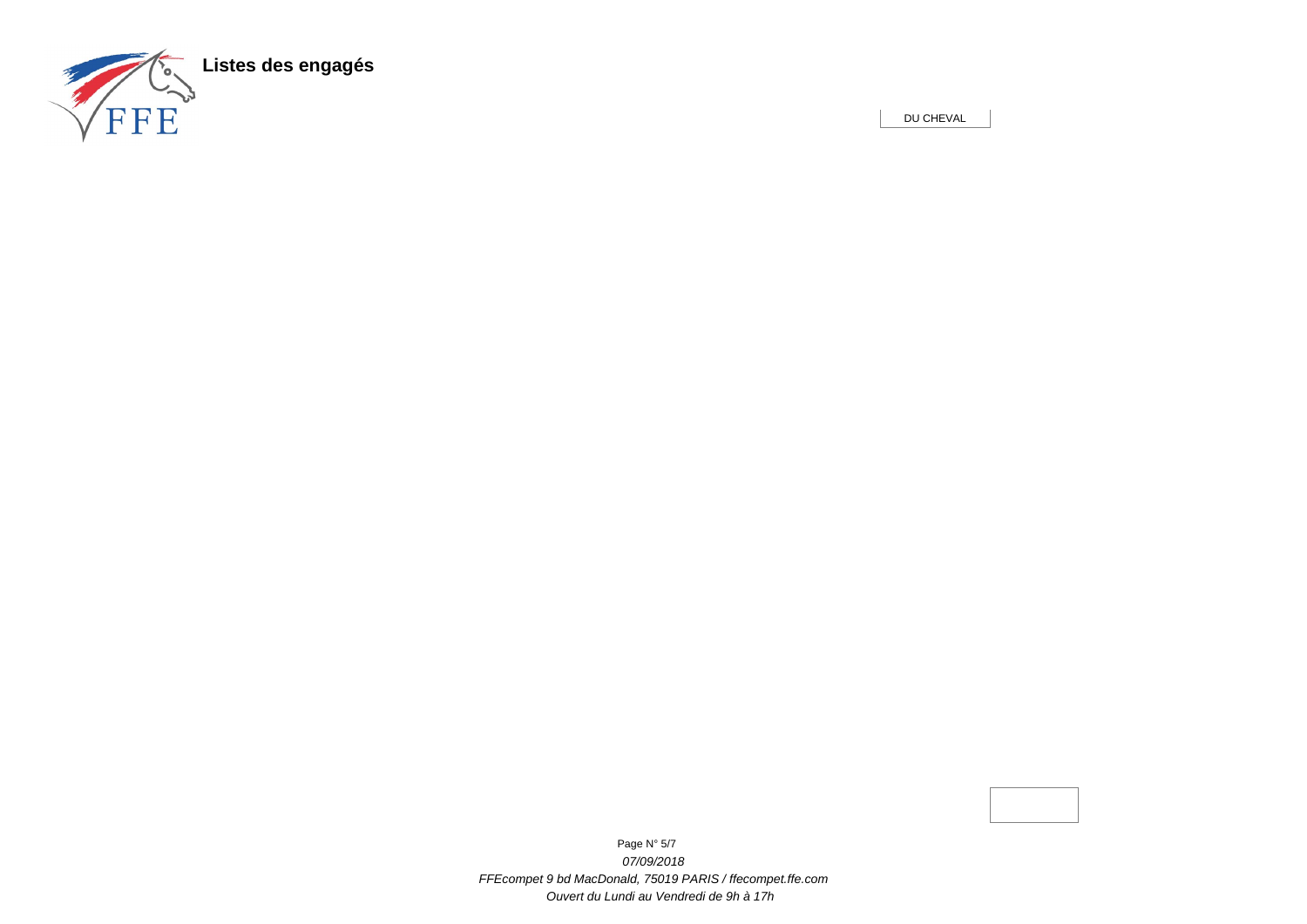

| <b>Départ</b> | <b>Cheval</b>               | Age      | <b>Sexe</b> | Robe                   | Race        | <b>Cavalier</b>                   | Licence | <b>CRE</b>                      | Club                                   | <b>Etat</b> |
|---------------|-----------------------------|----------|-------------|------------------------|-------------|-----------------------------------|---------|---------------------------------|----------------------------------------|-------------|
| 70            | LINDE VD WITHOEVE           | 7 ans    | Jument      | <b>BAI FONCE</b>       | <b>BWP</b>  | <b>Benoit MAHEU</b>               | 5880020 | <b>CRE</b><br><b>NORMANDIE</b>  | <b>POLE</b><br><b>INTERNATIONAL</b>    |             |
| 71            | BEL CANTO DE BAUDRY         | 7 ans    | Etalon      | BAI                    | SF.         | Philippe<br>VANDERLYNDEN          | 0075391 | CRE<br><b>NORMANDIE</b>         | <b>POLE</b><br><b>INTERNATIONAL</b>    |             |
| 72            | <b>VILLERS</b>              | 9 ans    | Hongre      | <b>BAI</b>             | SF.         | Pauline JOUANNETEAU               | 0514561 | CRE<br>HAUTS-DE-FR              | <b>HARAS DE</b><br><b>VILLERS</b>      |             |
| 73            | ZANDORA D                   | 7 ans    | Jument      | ALEZAN                 | <b>SL</b>   | <b>Flore GIRAUD</b>               | 2523437 | CRE<br><b>NORMANDIE</b>         | POLE<br><b>INTERNATIONAL</b>           |             |
| 74            | <b>KINETTE DW</b>           | 8 ans    | Jument      | <b>GRIS</b>            | <b>BWP</b>  | Benjamin GHELFI                   | 0306475 | CRE<br><b>NORMANDIE</b>         | <b>SNC GHELFI</b>                      |             |
| 75            | VANILLE DE LA COUR          | 9 ans    | Jument      | BAI                    | <b>SF</b>   | Hugo BREUL                        | 5875981 | CRE<br><b>NORMANDIE</b>         | <b>POLE</b><br><b>INTERNATIONAL</b>    |             |
| 76            | <b>CAVALOTTA D'ICK</b>      | 6 ans    | Jument      | <b>ALEZAN</b>          | SF.         | <b>Elliot SOUSTER</b>             | 2517450 | CRE<br><b>NORMANDIE</b>         | <b>HARAS DE L</b><br><b>OISON</b>      |             |
| 77            | <b>IKKE VAN STAL CIPA</b>   | 10 ans   | Hongre      | BAI                    | <b>OES</b>  | Alexa FERRER                      | 1312566 | CRE<br>AUVERGNE-R<br>HONE-ALPES | <b>ECURIE VAN DYCK</b>                 |             |
| 78            | CALI DE VY                  | $10$ ans | Jument      | <b>BAI</b>             | <b>SBS</b>  | <b>Julie DEMARQUILLY</b>          | 1464461 | $\mathsf{CRE}$<br>HAUTS-DE-FR   | <b>ECURIES DE LA</b><br>PEUPLERAIE     |             |
| 79            | ARLETTY DU CRIOLO           | 8 ans    | Jument      | ALEZAN                 | SF.         | Benjamin BARBOT                   | 5504423 | CRE<br><b>NORMANDIE</b>         | <b>HARAS DU BEC</b><br><b>HELLOUIN</b> |             |
| 80            | <b>BAILEY'S DE LA ROQUE</b> | 7 ans    | Hongre      | <b>BAI</b>             | OC          | David JOBERTIE                    | 0099783 | CRE<br><b>NORMANDIE</b>         | <b>JUMP PAYS D</b><br><b>AUGE</b>      |             |
| 81            | ALLENBY DE BREVE            | 8 ans    | Jument      | <b>GRIS</b>            | SF.         | Christophe ESCANDE                | 0099697 | <b>CRE</b><br><b>NORMANDIE</b>  | <b>ECURIE ESCANDE</b>                  |             |
| 82            | <b>BEREZINA GARETTE</b>     | 7 ans    | Jument      | <b>BAI</b>             | SF.         | <b>Joel CHARTON</b>               | 0172861 | CRE ILE DE<br><b>FRANCE</b>     | <b>ACSOF</b>                           |             |
| 83            | VENDETTA DE LA ROQUE        | 9 ans    | Jument      | ALEZAN                 | <b>AACR</b> | Adeline HECART                    | 1378728 | CRE ILE DE<br><b>FRANCE</b>     | C E DE VIARMES                         |             |
| 84            | PLANETE DAMPIERRE           | 15 ans   | Jument      | <b>BAI</b>             | <b>SFB</b>  | Guillaume BLIN<br><b>LEBRETON</b> | 0204087 | CRE<br><b>NORMANDIE</b>         | <b>ECURIES DE LA</b><br>COUR AU PUITS  |             |
| 85            | ADAGIO DU PEU               | 8 ans    | Etalon      | <b>NOIR</b><br>PANGARE | SF.         | Laurent BOYER                     | 0165993 | <b>CRE</b><br><b>NORMANDIE</b>  | <b>HARAS DE</b><br><b>BERNIERES</b>    |             |
| 86            | <b>MARBELLA AEG</b>         | 6 ans    | Jument      | ALEZAN                 | <b>BWP</b>  | Duarte ROMAO                      | 2765134 | <b>CRE</b><br>NORMANDIE         | <b>POLE</b><br><b>INTERNATIONAL</b>    |             |
| 87            | JONAS DU PETIT VIVIER       | 9 ans    | Hongre      | <b>BAI FONCE</b>       | <b>BWP</b>  | Sylvie LEVALLOIS                  | 0082690 | <b>CRE</b><br>NORMANDIE         | JUMP PAYS D<br>AUGE                    |             |

Page N° 6/7 07/09/2018 FFEcompet 9 bd MacDonald, 75019 PARIS / ffecompet.ffe.com Ouvert du Lundi au Vendredi de 9h à 17h